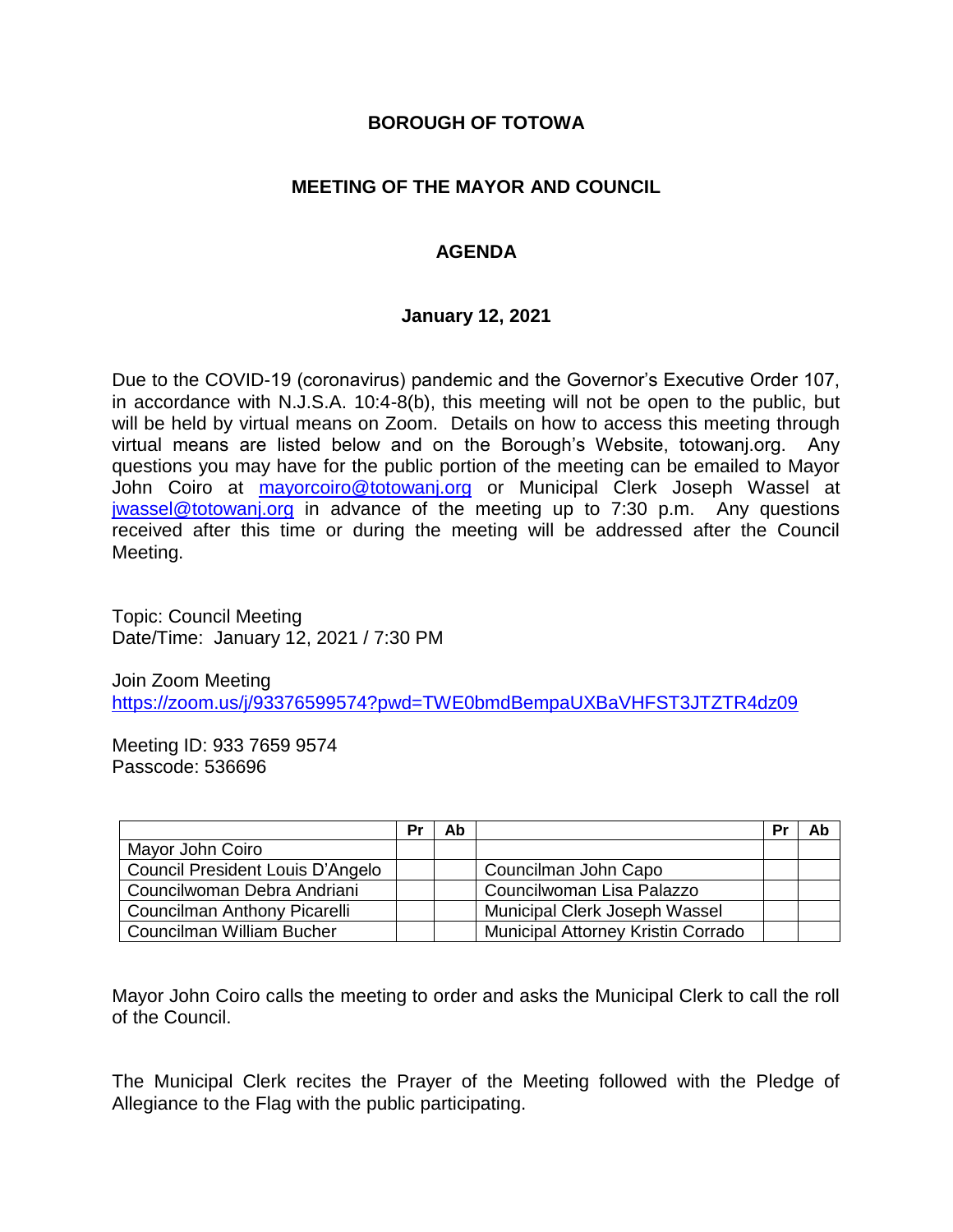The Statement of the Meeting (Open Public Meetings Act) is read by the Municipal Clerk.

Report from Members of the Council, Municipal Clerk and Municipal Attorney.

Mayor Coiro will announce if any citizens emailed any questions pertaining to the public portion of the meeting.

# **CITIZENS HEARD:**

Any questions you may have for the public portion of the meeting can be emailed to Mayor John Coiro at [mayorcoiro@totowanj.org](mailto:mayorcoiro@totowanj.org) or Municipal Clerk Joseph Wassel at [jwassel@totowanj.org](mailto:jwassel@totowanj.org) in advance of the meeting up to 7:30 p.m.

Minutes of the Mayor and Council for the meeting of December 22, 2020.

Minutes of the Mayor and Council for the Reorganization Meeting of January 1, 2021.

# **COMMITTEE ON FINANCE: PICARELLI, D'ANGELO, CAPO.**

Resolution No. 2021-02 for the payment of bills.

Resolution authorizing the Tax Collector to process the cancellation of any property tax refund, delinquency or charge and fee imposed by the municipality of less than \$10.00 for the year 2020.